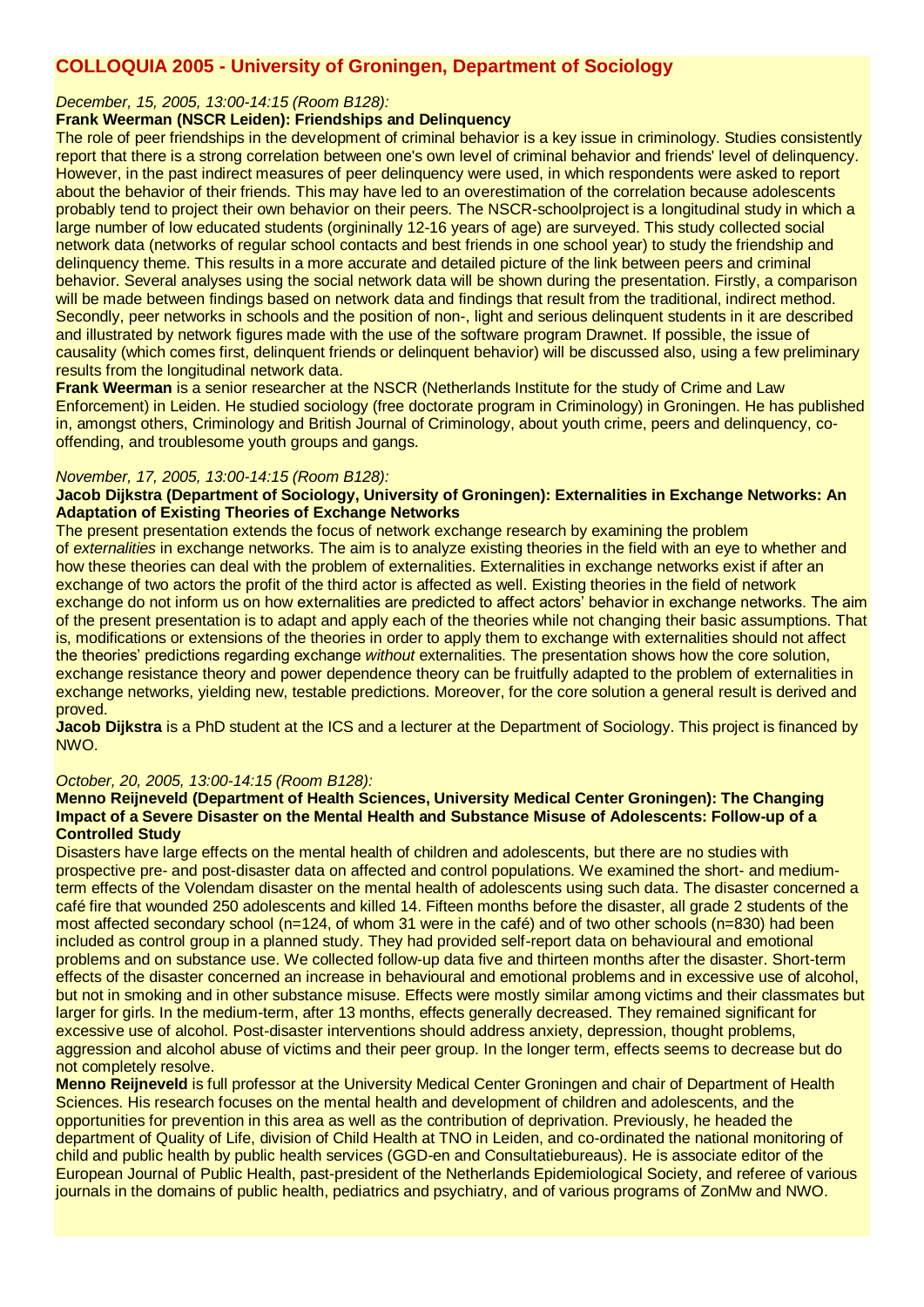# *September, 15, 2005, 13:00-14:15 (Room B128):*

# **Bernhard Kittel (University of Amsterdam): A Crazy Methodology? On the Limits of Macro-quantitative Social Science Research**

Despite the great popularity in the social sciences of macro-quantitative, comparative research during the last two decades, and despite the hope that this would allow more careful testing of theories about social macrofenomena, such research has had only limited lasting impact on theory building. Symptomatic is the lack of robustness of findings. The cause of this problem is the difficulty of dealing with complex macro-phenomena by means of statistical analysis. If between-country comparative research concerns independent and identical behavior of individuals which can be portrayed at the macro level by the idea of the representative agent, then the analysis is tricky but not impossible. For macro-level characteristics of social systems, however, this road is closed, because the model cannot be based on assumptions about modal behavior of individual agents. In this case, the only solution is to accept the limits of small numbers and to improve the elaboration of implications from theoretical considerations.

**Bernhard Kittel** is a professor of sociology with special attention to methods and techniques of social science research at the University of Amsterdam. He studied political science at the University of Vienna and at the Institute for Advanced Studies in Vienna. He also holds an MA in Social Science Data Analysis from the University of Essex. Previous positions include a lectureship at the Departments of Sociology and Government of the University of Vienna, a scholarship at the Max Planck Institute for the Study of Societies in Cologne, and a junior professorship in social policy at the University of Bremen. He has published, i.a., in *European Journal of Political Research, Comparative Political Studies, Work and Occupations, Journal of European Public Policy, European Journal of Industrial Relations*.

# *June, 9, 2005, 13:00-14:15 (Room B128):*

## **René Bekkers (Utrecht University): Learning to Care: Explaining the Effect of Education on Prosocial Behavior**

Why do people contribute resources to the benefit of others, when there is no clear chance of being repayed? And why are such contributions more often made by people with a higher level of education? This project studies donations to charitable causes, volunteering, blood donation and postmortem organ donation as forms of prosocial behavior that are not easily explained by expectations of reciprocity or other self-interested motives. I propose a theory integrating insights from various disciplines, decomposing decisions about prosocial behavior in three stages: (1) being asked for a contribution by others; (2) being able to contribute; (3) being motivated to contribute. A higher level of education increases a positive outcome in all stages: a higher level of education increases the likelihood of being asked, decreases the net costs of a contribution, and increases contributions in three different ways: by providing a longer time perspective, socializing postmaterialistic value orientations, and by increasing beliefs in the efficacy of contributions. The project will use data from three prospective panel surveys to disentangle causes and effects of prosocial behavior with longitudinal analyses.

**René Bekkers** is an assistant professor at ICS/Department of Sociology, Utrecht University. In September 2004 he defended his dissertation 'Giving and Volunteering in the Netherlands: Sociological and Psychological Perspectives'. Recently, NWO awarded a 'Veni'-grant for his new research 'Learning to care: explaining the effect of education on prosocial behavior'.

# *May, 26, 2005, 13:00-14:15 (Room B128):*

#### **Henk de Vos (University of Groningen): Is Community Good for Your Health? It Depends ...**

(1) Two kinds of *research findings* attest to the positive health effects of community-like social environments. First, correlational as well as longitudinal studies strongly suggest that people derive direct positive health effects from receiving as well as providing social support, from being socially integrated in a social network and from social participation. Also there is a lot of evidence about the underlying physiological processes (avoidance of "stress" or "type II allostatic overload"). Second, mortality in countries with a lower income inequality is lower than in countries with more inequality. This is probably so because more equal societies are more socially cohesive and less competitive, with less distrust, interpersonal violence and hostility. The underlying physiological mechanism might be the same.

(2) Another set of *findings* suggests that two different kinds of social aspirations have specific health concomitants: people with more community-related aspirations ("having good relationships with family and friends", "helping others in need") report less health complaints than people with more statuscompetitive aspirations ("financial success", "have a job with high status", "be famous"). A plausible interpretation is that people with statuscompetitive aspirations lead a more stressful live.

(3) The combination of findings (1) and (2) raises the question why there are people who "choose" to involve themselves into the competition for status, although this seems to be detrimental to their health.

(4) A potential answer to this question is provided by the "Dual Mode"-theory of human social nature. This theory consists of two main assumptions:

 *Assumption I.* There exist two, mutually incompatible, behavioral patterns ("modes" or "strategies") that humans easily learn and perform: status competition behavior and community behavior,

 *Assumption II.* Both modes are characterized by frequency dependency: the more frequent a mode is in a person's social environment, the more probably and thoroughly this mode is learned and the more probably it is performed by that person.

For both assumptions there exist a considerable amount of empirical evidence. Also, both modes can be distinguished by specific physiological and neuroendocrinological processes and states. Building on AI and AII, the answer to question (3) can be provided in the following way.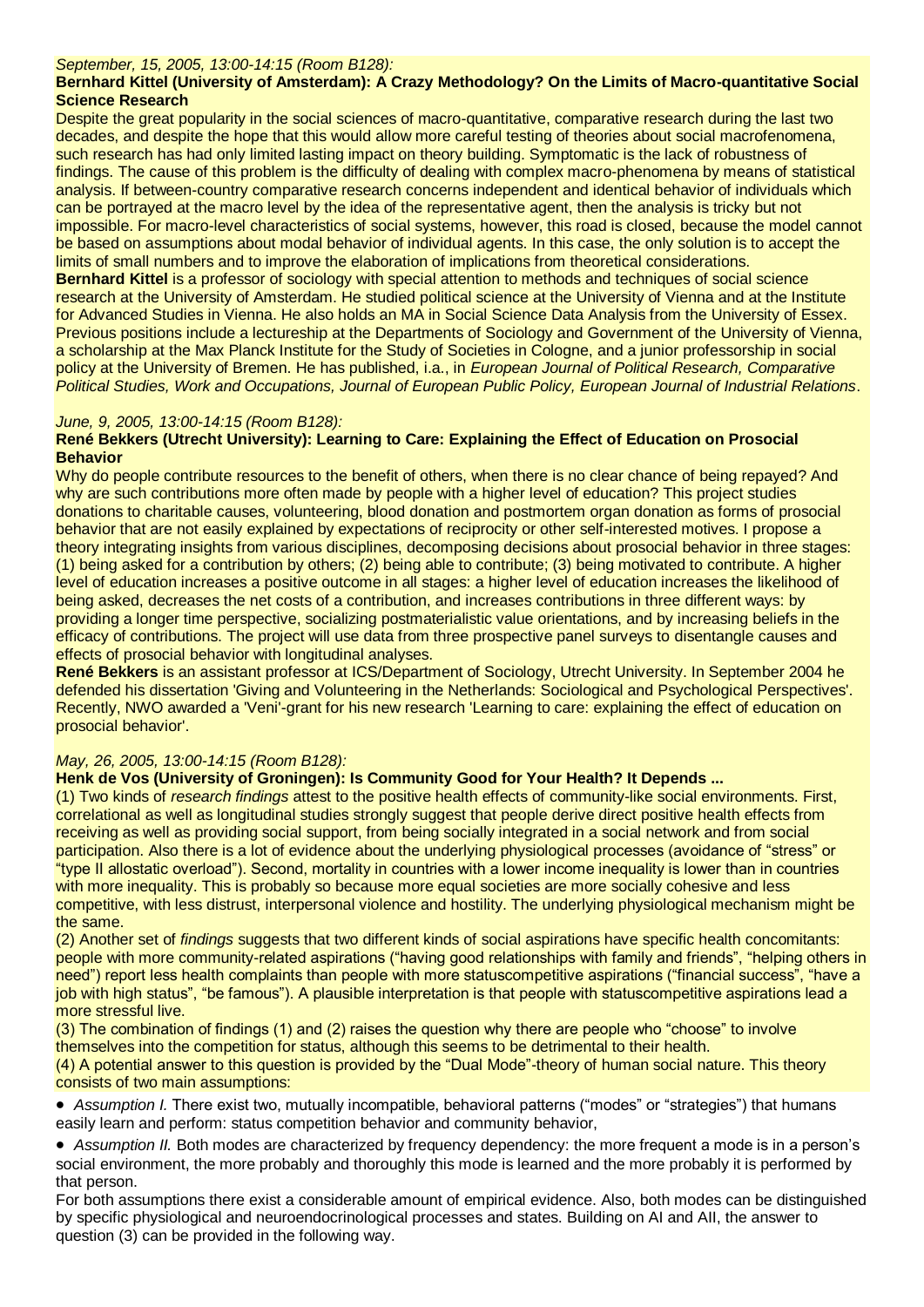First, people will tend to cluster: given a certain distribution of strategies in a local social environment, a process will start by which the more frequent strategy increases and the less frequent one decreases. An "ideal" state is the one with exclusively completely status competitive local environments and completely community local environments. Second, until this "ideal" state is attained, if ever, there will exist mixed local environments: ones with a status competitive majority and ones with a community majority (ignoring exact fifty-fifty cases).

Third, the health effects of endorsing one or the other strategy (having status competitive aspirations versus having community aspirations) are predicted to depend on the nature of the local environment (cf (2) above). At the same time, the health effects of community-like social environments (cf (1) above) are predicted te depend on the nature of the person's own strategy. In other words: (with some additional assumptions) research findings (1) and (2) are conditioned by the following new hypothesis:

Main hypothesis: Ceteris paribus, people will be more healthy if they enact the community mode within a local community environment than if they enact the status competition mode within a status competition local environment; and people who enact the status competition mode within a status competition local environment will be more healthy than people with either a status competition mode within a community local environment or with a community mode within a status competition environment.

This main hypothesis is used for deriving several more specific predictions for a planned longitudinal project about healthy aging , about the health effects of paid work versus unpaid work and of television viewing (De Vos, 2004; Hillige, Peuchen, Wolffenbuttel, Stoffels, & Vuijk, 2004). Everyone is invited to suggest other predictions.

## References:

□ De Vos, H. (2004). Interactieve effecten van sociale aspiraties, gedrag en omgeving op de kans om gezond ouder te worden. Rapport ten behoeve van een sociologische bijdrage aan de Groningen Biomedical Database on Common Multifacorial Diseases . Groningen: Vakgroep Sociologie.

 Hillige, H., Peuchen, S., Wolffenbuttel, B., Stoffels, M., & Vuijk, G. (2004). Groningen Biomedical Database on Common Multifactorial Diseases. Interim report. Groningen: Rijksuniversiteit Groningen en AZG.

Henk de Vos is an associate professor at the Department of Sociology of the University of Groningen. His research interests are: (1) the biological foundations of human social nature - social needs and behavioral patterns; (2) the health, and other positive, consequences of community living; (3) the potentials, but especially the restrictions, for the emergence and maintenance of community in present society; (4) the history, and the future, of the sociological discipline. He published several book chapters and articles in amongst others Evolution and Human Behavior, Rationality and Society, Journal of Artificial Societies and Social Simulation, and Analyse & Kritik. He writes columns for Facta.

# *April, 21, 2005, 13:00-14:15 (Room B128):*

## **Arno Riedl (University of Amsterdam): Either All or No One! The Signing of Cooperation Agreements in Public Goods Experiments**

When markets fail, the design of appropriate institutions is a key issue for economic analysis and policy. We analyze theoretically and experimentally - the endogenous creation of a centralized punishment institution in a n-player public goods game. Under such an institution, individual agents commit themselves to contribute the welfare-maximizing quantity to the public good by voluntarily signing a binding agreement that transfers the right of punishment in case of defection to a central authority. We also present the results of a laboratory experiment designed to investigate the process of institution formation in a four-player public goods game. The experiment goes beyond the existing literature as it connects the classic social dilemma situation with an innovative element of political organization. Our main experimental findings are: (i) Players successfully form institutions; (ii) In contrast to the standard theoretical prediction most institutions that are formed are of full size, i.e., all players participate. (iii) The likelihood that an institution is implemented increases with the number of agents willing to participate. (iv) Compared to control treatments, the possibility of institution formation significantly increases total contributions to the public good. Our study provides important insights into the process of institution formation that are relevant for public policy. In particular, the results bring to mind the recent discussion of possible consequences of some nations' withdrawal from the Kyoto protocol on other nations' motivation to fulfill the agreement.

**Arno Riedl** is an assistant professor at the Center for Research in Experimental Economics and Political Decisionmaking (CREED). He defended his dissertation at the University of Vienna in 1997. He took part in the NWOprogramme *Creations and Returns of Social Capital* (see the edited volume by Flap and Völker) and published in, amongst others, Games and Economic Behavior, Public Choice, and European Economic Review. This presentation is a joint production of Arno Riedl, Michael Kosfeld (University of Zurich), and Akira Okada (Hitotsubashi University Tokyo).

# *March, 29, 2005, 13:00-14:15 (Room B128):*

## **Karl Aquino (University of Delaware): A Grotesque and Dark Beauty: How the Self-Importance of Moral Identity and Mechanisms of Moral Disengagement Influence Cognitive, Emotional, and Behavioral Reactions to War**

Three studies examine the extent to which moral disengagement and moral identity jointly drive cognitive, emotional and behavioral reactions to war. Moral identity significantly decreased the negative relationship between moral disengagement and feelings of guilt and shame toward invading Iraq (Study 1). Two additional studies replicated this effect and showed that it was mediated by moral judgments about out-groups and in-groups involved in the conflict.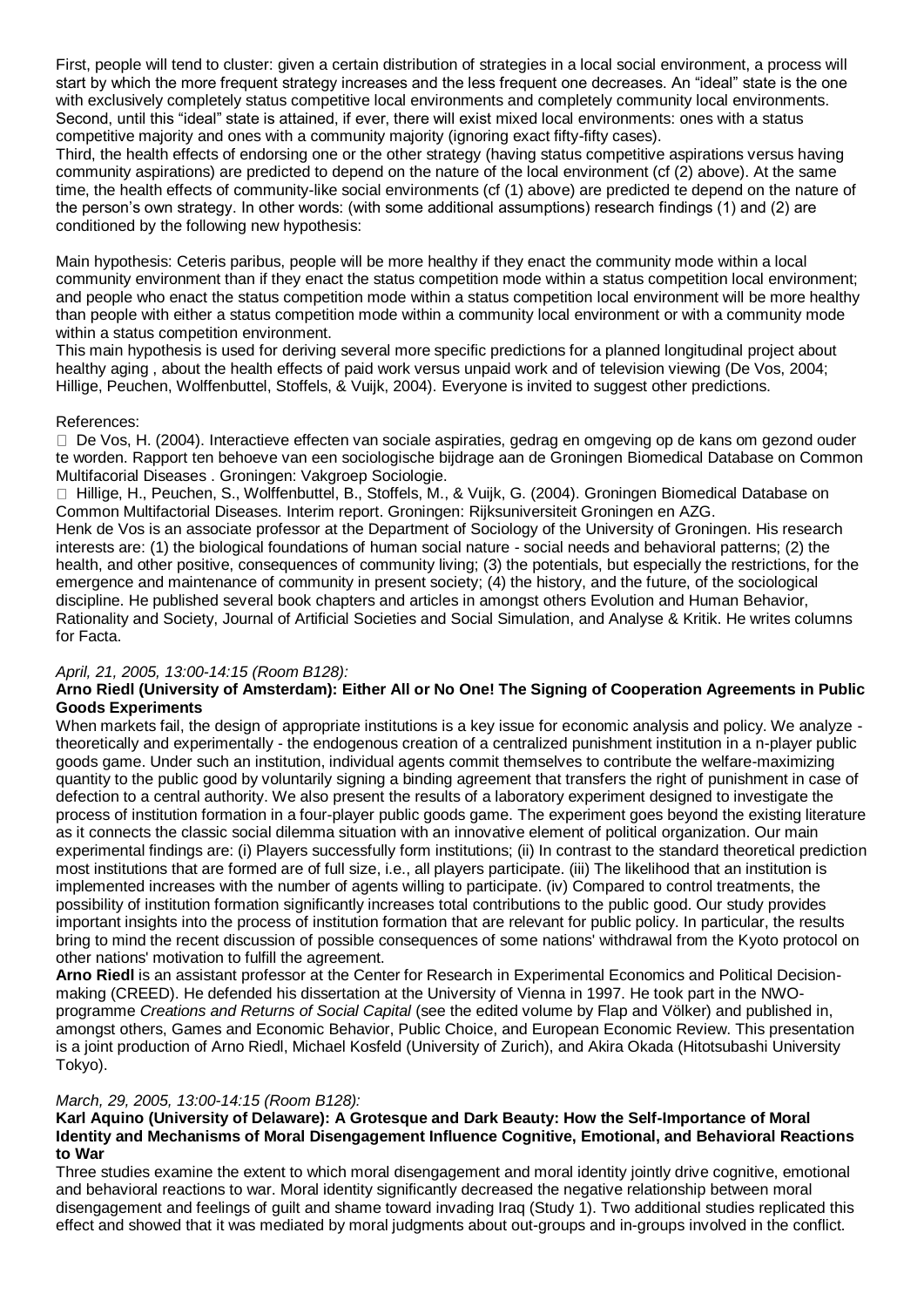Moral identity decreased the positive relationship between moral disengagement and the perceived morality of vengeful responses toward out-group members responsible for the September 11th attacks, which lead to stronger feelings of pride, strength, determination and inspiration (Study 2). Moral identity decreased the positive relationship between moral disengagement and the perceived morality of supportive responses toward in-group members responsible for the Abu Ghraib prison abuse, which led to donating relatively more money to a U.S. military charity (Study 3). We discuss these findings in terms of theories of morality and the mitigation of inter-group conflict. **Karl Aquino's** research specializes in the areas of interpersonal behavior and justice in organizations. He is particularly interested in understanding how people cope with negative work experiences resulting from perceived mistreatment. Currently, his research examines the two coping responses of forgiveness and revenge. Karl is also interested in studying why certain persons are more likely to become targets of mistreatment than others. This question is the focus of his research on workplace victimization. Lastly, Karl is interested in understanding how peoples' perceptions of justice and fairness in the workplace affect their attitudes and behaviors. He has published his research in, amongst others, Academy of Management Journal, Journal of Applied Psychology, Journal of Management, Organizational Behavior and Human Decision Processes, Journal of Personality and Social Psychology, Journal of Conflict Resolution, Organizational Science, Social Psychology Quarterly, and Group and Organization Management.

# *March, 17, 2005, 13:00-14:15 (Room B128):*

# **Gabriël van den Brink (NIZW, Utrecht): Voor een beschavingsoffensief**

Gabriël van den Brink zal in het colloquium een pleidooi houden voor een nieuw beschavingsoffensief, wat gezien kan worden als een nieuw fase in het proces van normalisatie. Hij pleit in de eerste plaats voor een normalisatie van onze gedragingen in die zin dat we onze eigen normen serieus nemen en ons feitelijk handelen daarop afstemmen. In de tweede plaats een normalisatie in die zin dat de verwachtingen die we de facto met elkaar gemeen hebben meer nadrukkelijk erkend worden. In de derde plaats een normalisatie in die zin dat de afstand tussen laagopgeleide en/of kansarme burgers tot de normen van de hogere middenklasse geleidelijk verkleind worden. Inhoudelijk bezien gaat het bij dit alles volgens hem om de beginselen van goed burgerschap. Het betekent niet dat alle burgers er dezelfde denkbeelden, waarden of idealen op nahouden. Verschil van mening op intellectueel, religieus of moreel gebied is in een moderne samenleving als de Nederlandse onvermijdelijk. Tegelijkertijd moet men wel een aantal spelregels aanhouden om te zorgen dat het maatschappelijk verkeer op een beschaafde manier verloopt, zoals gelijkwaardigheid, zelfwerkzaamheid, betrokkenheid en aanspreekbaarheid.

Daarbij moeten we volgens Van den Brink vasthouden aan het onderscheid tussen waarden en normen. Bij het debat over waarden komt men al snel terecht in levensbeschouwelijke, religieuze of morele overwegingen. In dat opzicht kent Nederland al sinds jaar en dag een grote diversiteit waardoor het niet waarschijnlijk is dat we het op korte termijn eens worden. Dat is eenvoudiger zodra het om normen gaat. Niet alleen omdat normen veelal met een specifieke situatie verband houden maar ook omdat er in Nederland over de regels van het samenleven meer overeenstemming bestaat. Vandaar zijn voorstel om bij een beschavingsoffensief van die praktische regels uit te gaan. Streven naar een soepele afwikkeling van het maatschappelijk verkeer lijkt misschien een tamelijk bescheiden ideaal maar het zou naar de overtuiging van Van den Brink toch een sterk beschavende werking kunnen uitoefenen.

**Gabriël van den Brink** doet onderzoek naar modernisering. In 1995 promoveerde hij cum laude aan de Universiteit van Amsterdam op het proefschrift *De grote overgang. Een lokaal onderzoek naar de modernisering van het bestaan. Woensel 1670-1920*. In 1997 trad hij als onderzoeker in dienst bij het NIZW, waar hij moderne ontwikkelingen binnen het gezin, de zorg en de opvoeding bestudeerde. Dat leidde tot drie publicaties: *Hoge eisen, ware liefde*, over de opkomst van een nieuw gezinsideaal in Nederland, *Een schaars goed*, over de betekenis van zorg in de hedendaagse levensloop, *Geweld als uitdaging*, over de betekenis van agressief gedrag bij jongeren. In 2002 verscheen in opdracht van de Wetenschappelijk Raad voor het Regeringsbeleid (WRR) een publicatie over de houding van burgers tegenover bestuur en politiek: *Mondiger of moeilijker? Een studie naar de politieke habitus van burgers*. Vorig jaar schreef hij *Schets van een beschavingsoffensief. Over normen, normaliteit en normalisatie in Nederland*, een studie voor het WRR-advies over waarden en normen.

#### *February, 24, 2005, 13:00-14:15 (Room B128):*

#### **Rutger Engels (Radboud University): Peer Influences on Young People's Involvement in Risk Behaviors. Findings from Survey and Observational Studies**

There is a lively debate concerning the relative impact of peers on adolescent health behaviors. The quality of research projects on this topic has substantially improved in the past 10 years, in a way that multi-informant data on problem behaviors and social relationships in longitudinal designs are gathered. Moreover, instead of examining social influence processes in designs with large intervals between the waves, more often scholars try to follow the rise and fall of peer relationships on a micro level, with intensive measurements in periods of time adolescents experience substantial transitions in social relationships (e.g., first year students in secondary education, freshmen at university). Data will be presented of longitudinal analyses on the effects of behavior and norms of (reciprocal) friends, 'desired or unilateral friends', and peer group members, on initiation, and maintenance of adolescent health behaviors. It is however possible that survey research do not hold the appropriate way to gain full insight into (the results of) complex interaction processes in social groups. A couple of years ago, we decided to take a different approach to study peer influence processes by adopting longitudinal observational methods. We started research on social interactions in friendships and alcohol consumption in a bar lab setting installed at our faculty. This bar lab has been equipped with digital audio and video recording facilities. This provides the opportunity to examine real social interactions in a naturalistic setting. A total of 238 late adolescents, nested in existing peer groups, spent 2h at our bar lab.